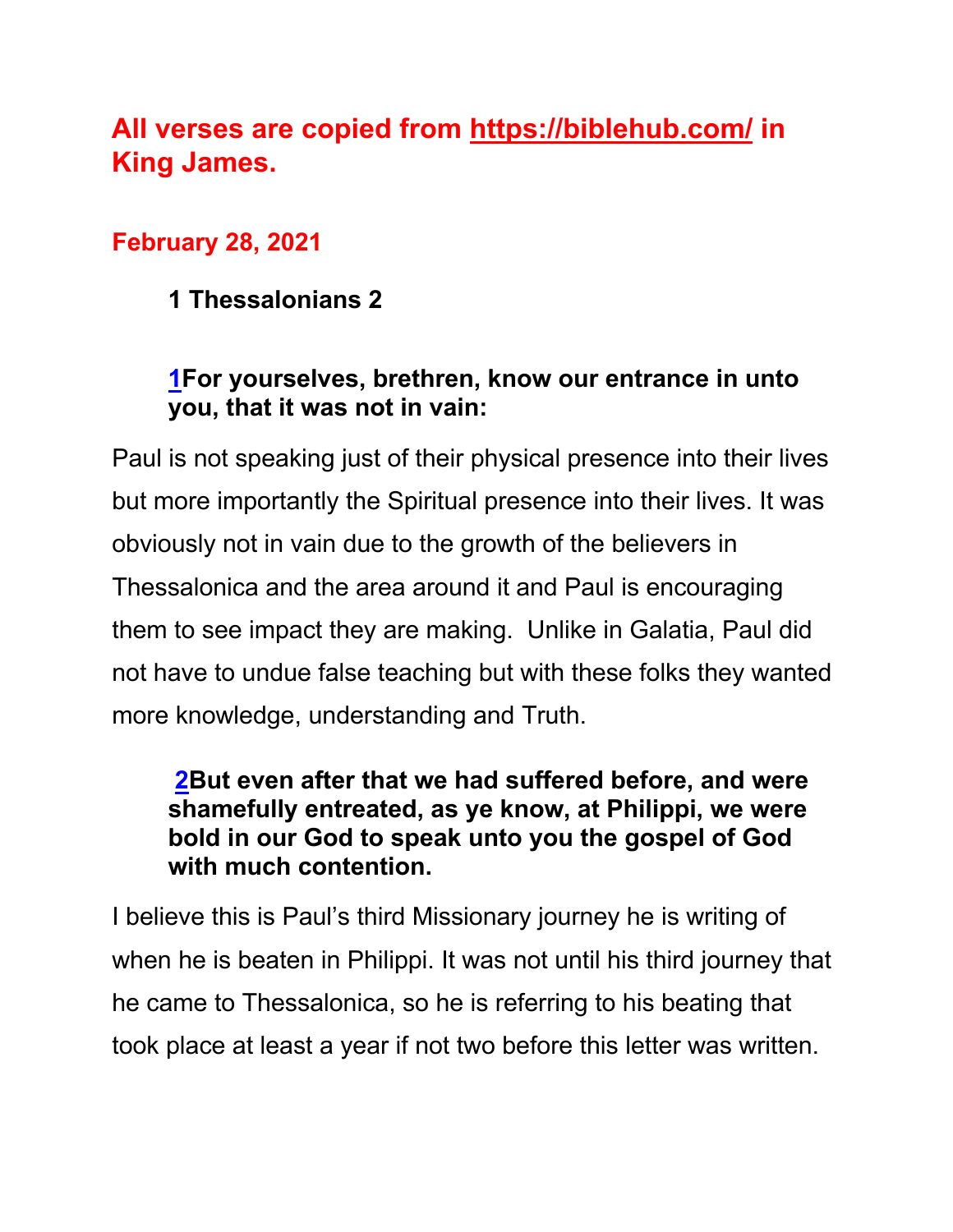He also alludes to the contention by the non-believers in Thessalonica that they all endured.

This reference in Acts 16 was about Paul's treatment in Philippi.

*Acts 16:37 But Paul said unto them, They have beaten us openly uncondemned, being Romans, and have cast us into prison; and now do they thrust us out privily? nay verily; but let them come themselves and fetch us out.*

**3For our exhortation** *was* **not of deceit, nor of uncleanness, nor in guile: 4But as we were allowed of God to be put in trust with the gospel, even so we speak; not as pleasing men, but God, which trieth our hearts.**

All teaching must center on those things that are eternal and lift up Christ, giving full credit to the Father the Son and the Holy Ghost. To deny any of the Three in the God head is in my opinion a dangerous place to be. God knows the hearts of mankind whether they are His or not. No one is beyond His reach, but to a vast number God is beyond their reach by choice. So, anything we do if we do it through and for God, it will be out of obedience and walking in His Righteousness. If we do if through and for ourselves it will be burned up as chaff at the Bema Seat of Christ.

**5For neither at any time used we flattering words, as ye know, nor a cloke of covetousness; God** *is* **witness: 6Nor of men sought we glory, neither of you, nor** *yet* **of**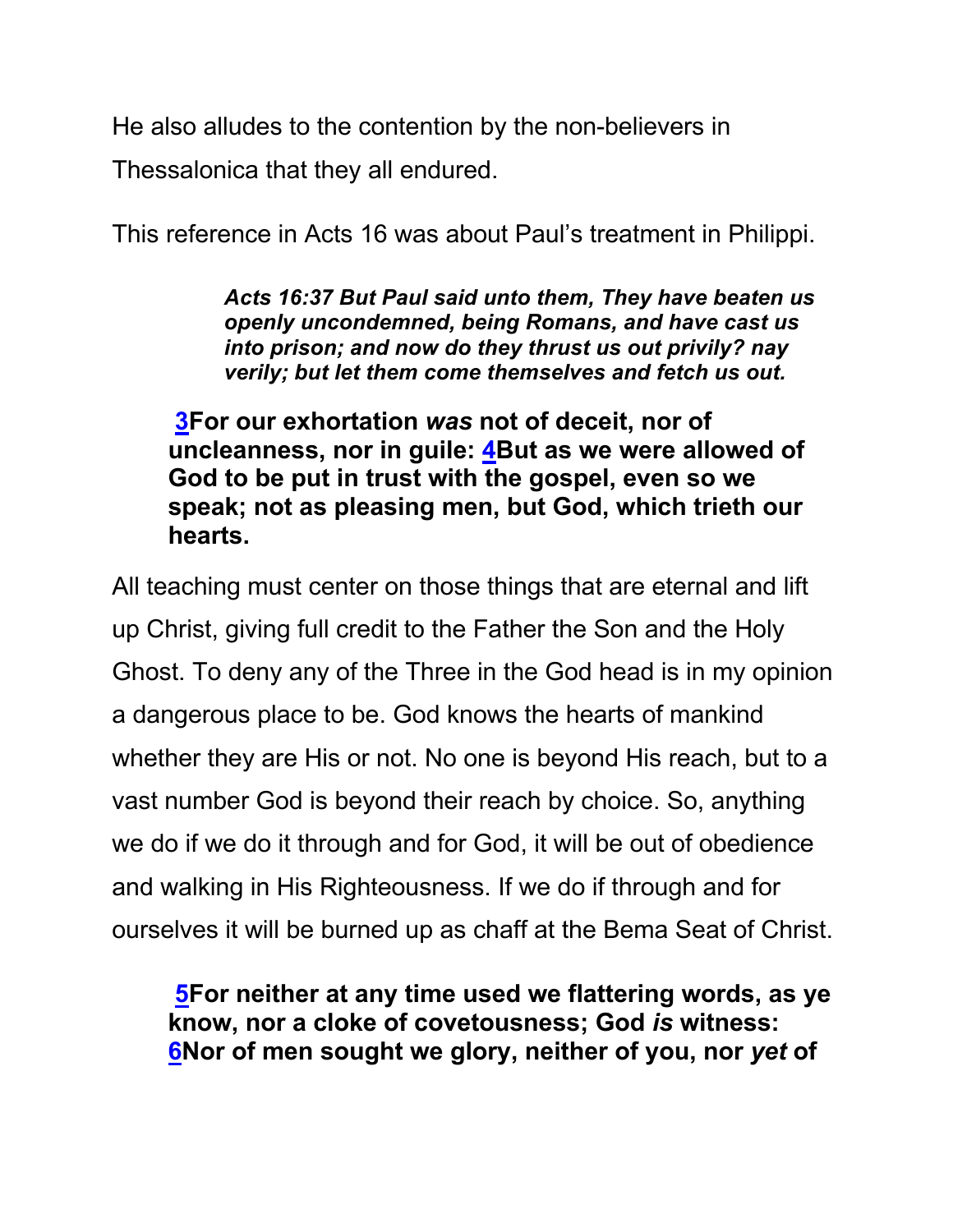### **others, when we might have been burdensome, as the apostles of Christ.**

There is a sense even today that if you are doing the work of the Lord then you should be taken care of. Paul is stating this idea as being one that he never accepted; he was determined to not be a physical burden to anyone so that his service to Christ was pure and not for any personal gain. He also did not want to be a Spiritual burden to these new believes as holding himself up to a higher plain than those who were not Apostles or Disciples.

Paul speaks in the plural including Timothy and Silas, so the broadest sense of the word "apostles" is used here.

**7But we were gentle among you, even as a nurse cherisheth her children: 8So being affectionately desirous of you, we were willing to have imparted unto you, not the gospel of God only, but also our own souls, because ye were dear unto us.**

The idea here is that a nurse; one given care of a child would provide all the necessary food and protection an infant requires. In this case Paul is alluding to that ideal that he, Timothy and Silas were willing to feed them with the milk of the Gospel and also protect them with their lives if needed just as one caring for an infant would do.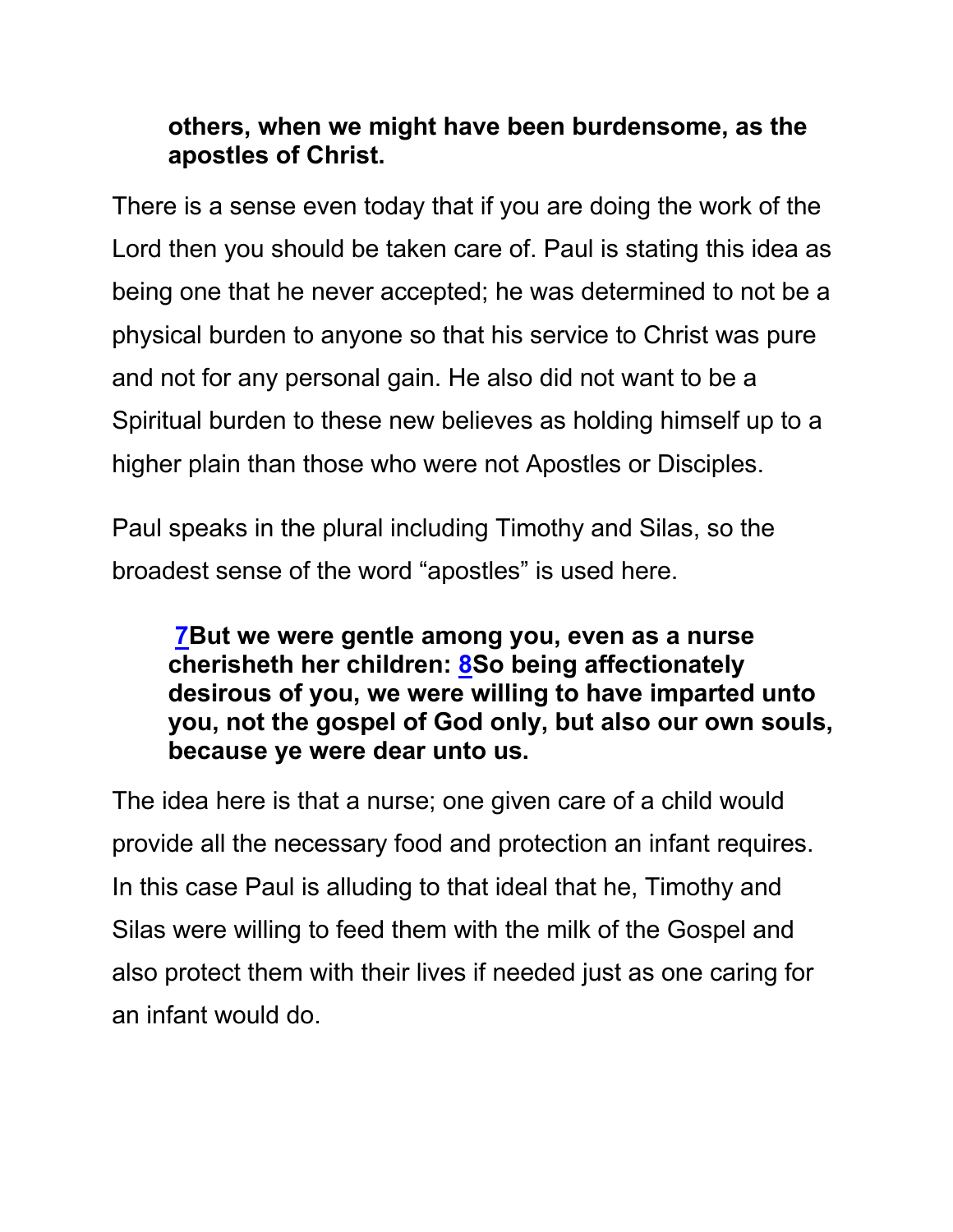#### **9For ye remember, brethren, our labour and travail: for labouring night and day, because we would not be chargeable unto any of you, we preached unto you the gospel of God.**

This term night and day does not indicate that Paul worked nights making tents as was his trade, to make up for Preaching during the day. The Jewish method of calculating a day is that it is preceded by night so until the hour strikes that would be counted as day if any work were done prior to that it would be counted as night work. So, say the day started at sunrise and that it was 7 AM sunrise and Paul had been working on a tent from 6 AM he would have worked that night and on into the following day. Paul did not want anything to inhibit his ability to preach when ever allowed, so he would carry out some of his work before and after the day of preaching was done.

**10Ye** *are* **witnesses, and God** *also***, how holily and justly and unblameably we behaved ourselves among you that believe: 11As ye know how we exhorted and comforted and charged every one of you, as a father** *doth* **his children, 12That ye would walk worthy of God, who hath called you unto his kingdom and glory.**

Fathers should encourage their children in many things but chiefly among those things is walking in a worthy manner before the Lord.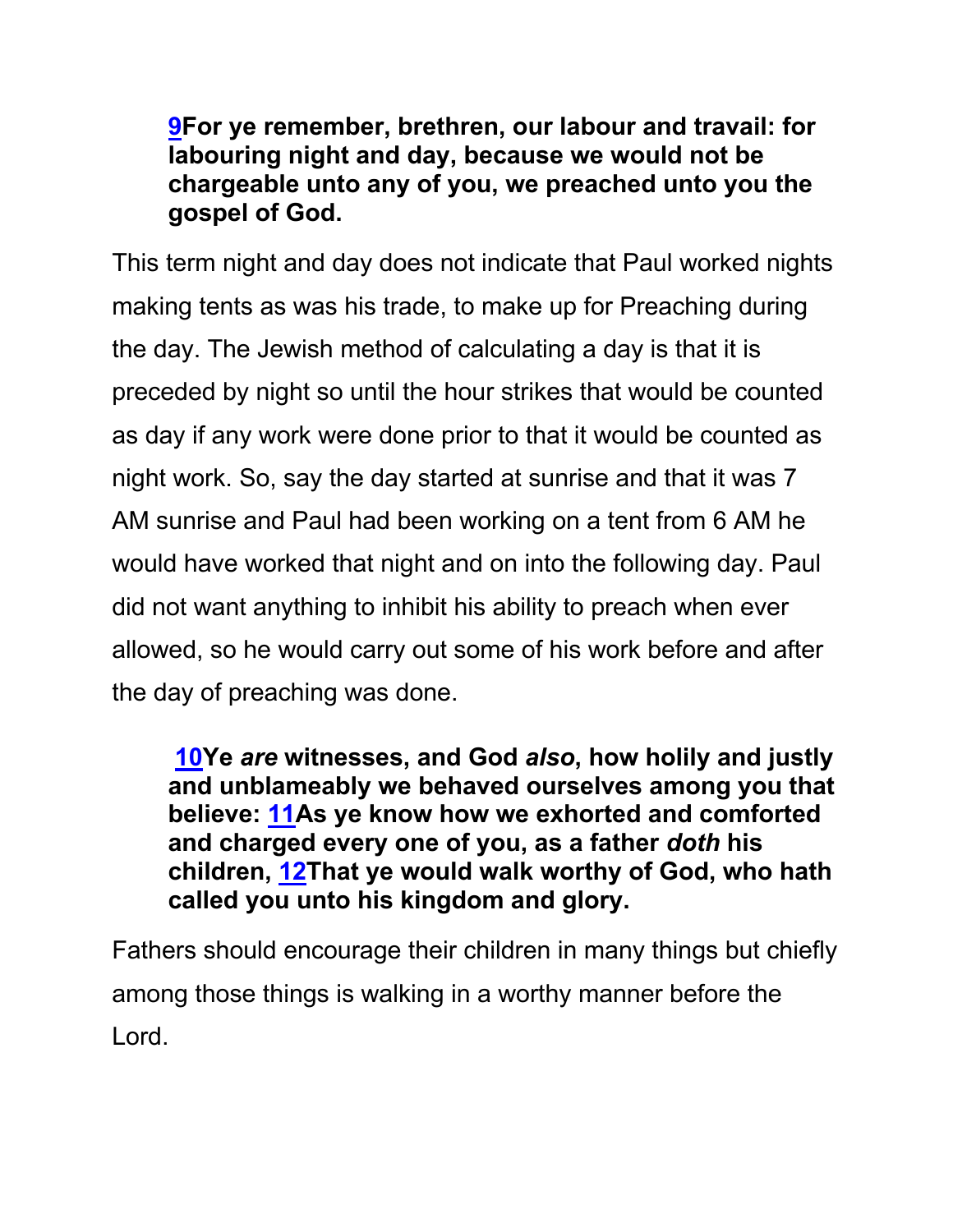A Biblical principal and responsibility of fathers is the training of children;

#### *Ephesians 6:4 And, ye fathers, provoke not your children to wrath: but bring them up in the nurture and admonition of the Lord.*

Paul's statement and encouragement in vs 10-12 to the believes in Thessalonica as to how they as Spiritual Fathers taught those in Thessalonica and he uses their example how the Thessalonica Believers should spread the gospel.

### **13For this cause also thank we God without ceasing, because, when ye received the word of God which ye heard of us, ye received** *it* **not** *as* **the word of men, but as it is in truth, the word of God, which effectually worketh also in you that believe.**

A heart change (circumcision of the heart) is what occurred with these Thessalonica Believers. It is one thing to have people listen to the God's Word the Truth and absorb it, it is a far better thing to have that Truth circumcise the heart of those hearing and ask Jesus into their lives as Lord and Savior. At that point it becomes a choice of walking in obedience and pleasing the Lord or staying as children in the knowledge of Christ and not advancing in Spiritual knowledge, wisdom and Grace. Still saved but of little Heavenly value to share the gospel.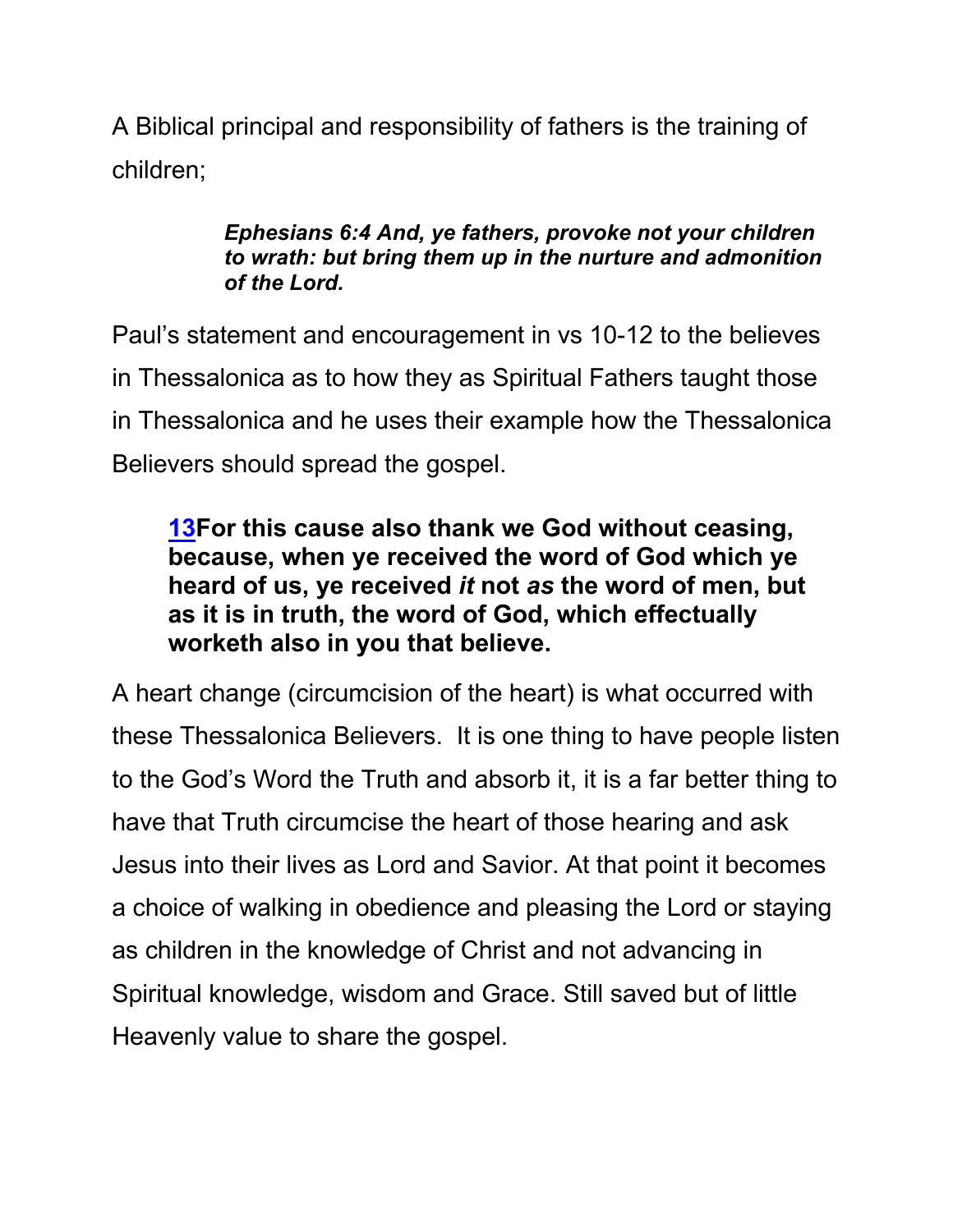**14For ye, brethren, became followers of the churches of God which in Judaea are in Christ Jesus: for ye also have suffered like things of your own countrymen, even as they** *have* **of the Jews:**

Just a further side note; no church name was given to these assemblies scattered throughout Judaea and on into Europe; they were churches of God, meaning belonging to God and no other identity was required. From time to time they would be referred to as the "church in" and the name of the village or town.

Paul makes a comparison about the suffering these Thessalonian's endured much like the believers in Judaea did from the Jews. But the Thessalonians suffered at the hands of their own countrymen who were for the most part gentiles and heathens. The whole world is against its creator. Man wants to do what man wants to do and he does not want anyone telling him what he can and cannot do.

**15Who both killed the Lord Jesus, and their own prophets, and have persecuted us; and they please not God, and are contrary to all men: 16Forbidding us to speak to the Gentiles that they might be saved, to fill up their sins alway: for the wrath is come upon them to the uttermost.**

Paul points to the Jews as the nemesis of Christ and His Church as well as the prophets of the Old Testament whom the Jews killed. The Jews took it even further when they forbid Paul and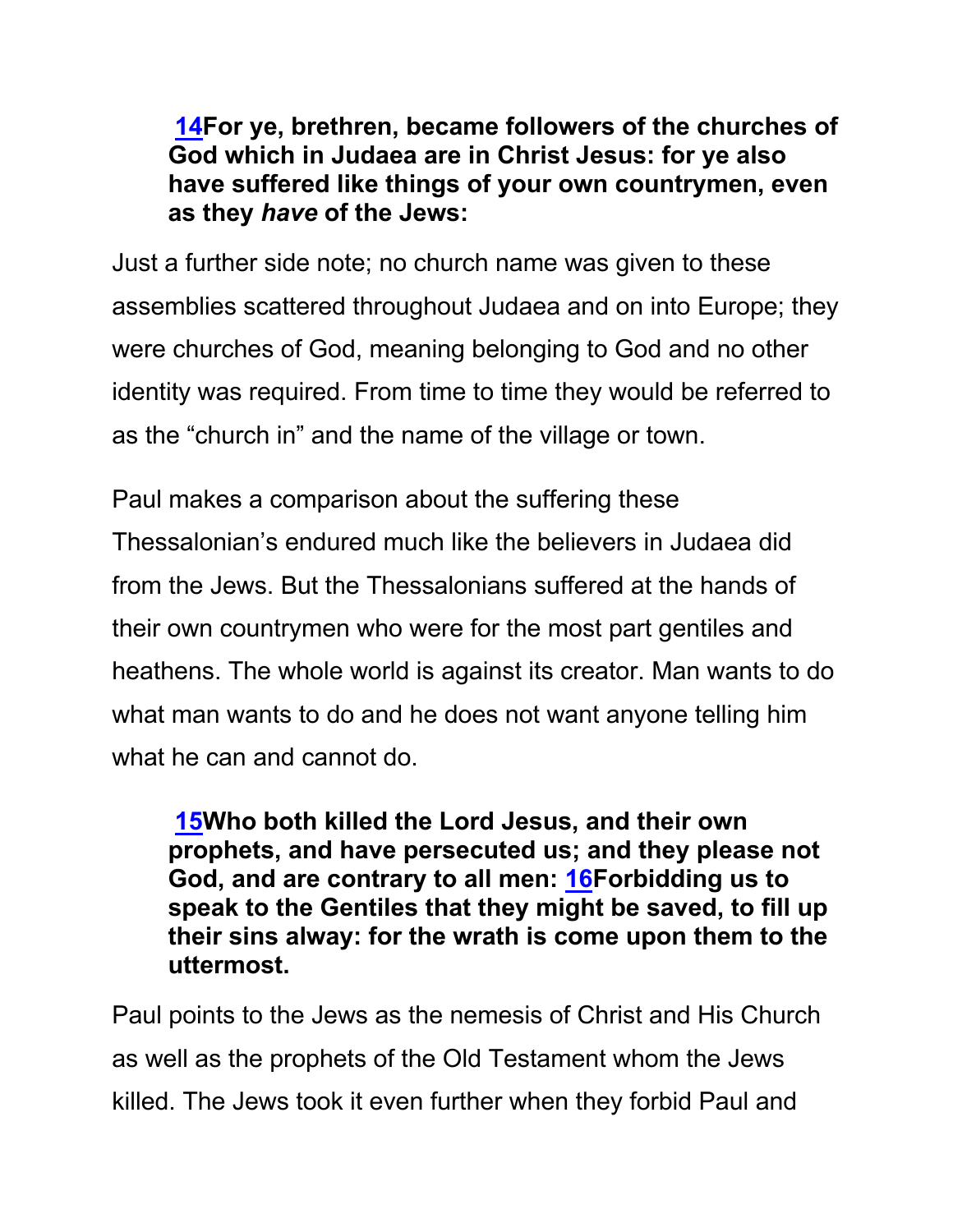others from even speaking to gentiles about the Messiah and become saved.

God had warned the church.

*1 Peter 4: 17For the time is come that judgment must begin at the house of God: and if it first begin at us, what shall the end be of them that obey not the gospel of God?* 

*Matthew 11:20 Then began he to upbraid the cities wherein most of his mighty works were done, because they repented not:*

#### **(Romans 1:8-15)**

**17But we, brethren, being taken from you for a short time in presence, not in heart, endeavoured the more abundantly to see your face with great desire. 18Wherefore we would have come unto you, even I Paul, once and again; but Satan hindered us.**

Paul was cognizant of the hinderance from Satan to anyone who is trying to spread the gospel. Satan has many tools in his tool bag and obstruction of Believes is one of them. Paul wanted to personally return to Thessalonica but the threats to his life were real and ongoing. The believes would welcome him but those who hated the name of Christ would attack anyone who spoke of Salvation through Him.

**19For what** *is* **our hope, or joy, or crown of rejoicing?**  *Are* **not even ye in the presence of our Lord Jesus Christ at his coming? 20For ye are our glory and joy.**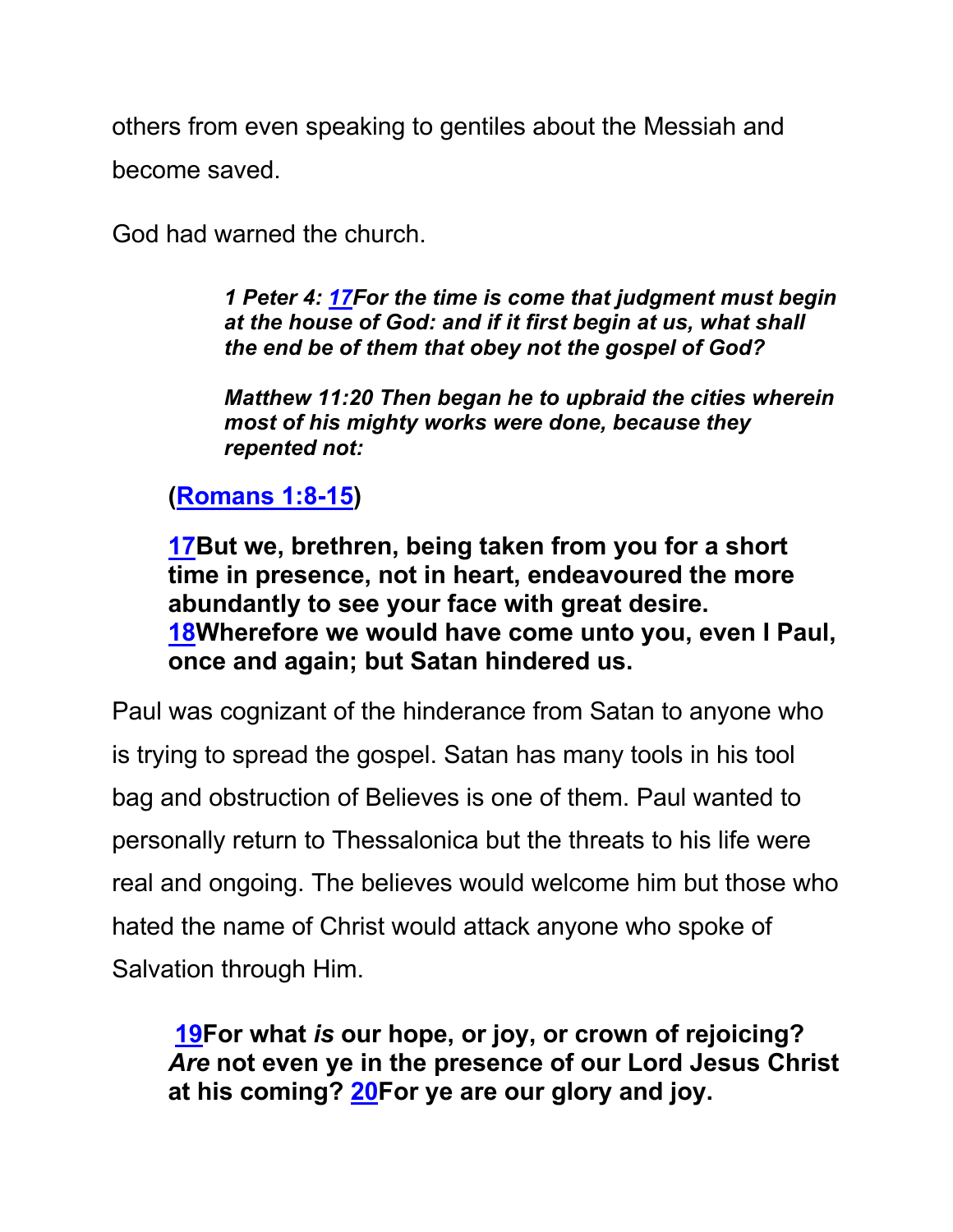It is no wonder that people get confused by man-made Christianity. It began quite early in the progression of the church that Jesus called out. One of Satan's plans apparently was to cause division. Satan would put into the minds of new believers or non-believers all kinds of thoughts that called into question how things should function. Read the history of religions.

https://www.learnreligions.com/christian-denominations-700530



By Mary Fairchild

- •
- •
- •

Updated June 25, 2019

Today in the U.S. alone, there are more than 1,000 different Christian branches professing many diverse and conflicting beliefs. It would be an understatement to say that Christianity is a severely divided faith.

### **What Is a Denomination in Christianity?**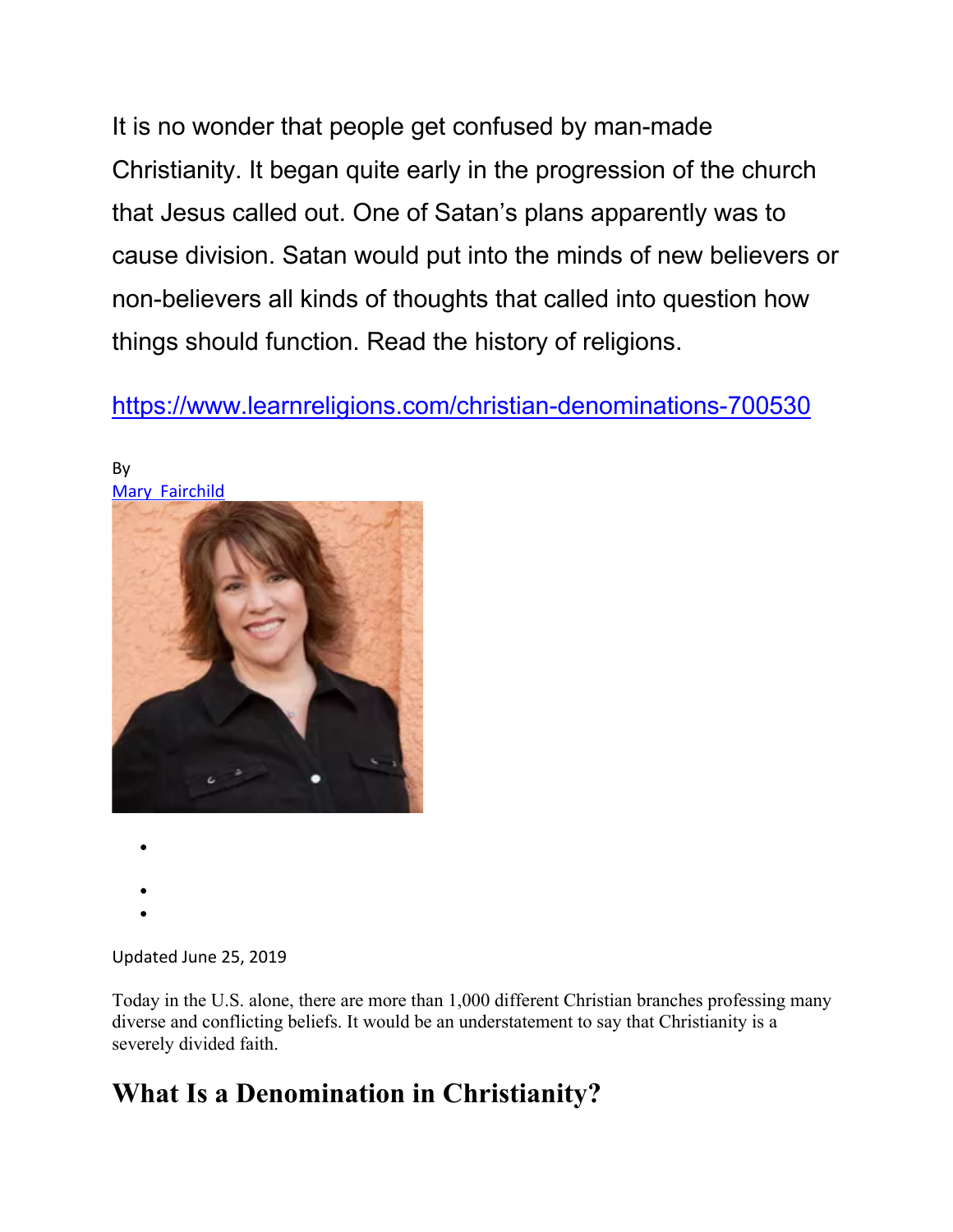A denomination in Christianity is a religious organization (an association or fellowship) that unites local congregations in a single, legal and administrative body. Members of a denominational family share the same beliefs or creed, participate in similar worship practices and cooperate together to develop and preserve shared enterprises.

The word denomination comes from the Latin *denominare* meaning "to name."

Initially, Christianity was considered a sect of **Judaism** (Acts 24:5). Denominations began to develop as the history of Christianity progressed and adapted to the differences of race, nationality, and theological interpretation.

As of 1980, British statistical researcher David B Barrett identified 20,800 Christian denominations in the world. He classified them into seven major alliances and 156 ecclesiastical traditions.

### **Examples of Christian Denominations**

Some of the oldest denominations in church history are the Coptic Orthodox Church, Eastern Orthodox Church, and the Roman Catholic Church. A few newer denominations, by comparison, are the Salvation Army, the Assemblies of God Church, and the Calvary Chapel Movement.

### **Many Denominations, One Body of Christ**

There are many denominations, but one body of Christ. Ideally, the church on earth — the body of Christ — would be universally united in doctrine and organization. However, departures from Scripture in doctrine, revivals, reformations, and various spiritual movements have forced believers to form distinct and separate bodies.

Every believer today would benefit from reflecting on this sentiment found in *Foundations of Pentecostal Theology*: "Denominations may have been God's way of preserving revival and missionary fervor. The members of denominational churches, however, must keep in mind that the Church which is the Body of Christ is composed of all true believers, and that true believers must be united in spirit to carry forward the Gospel of Christ in the world, for all will be caught up together at the Coming of the Lord. That local churches should band together for fellowship and missions is certainly a Bible truth."

### **The Evolution of Christianity**

75 percent of all North Americans identify themselves as Christian, with the United States being one of the most religiously diverse countries in the world. Most of the Christians in America belong to either a mainline denomination or the Roman Catholic Church.

There are numerous ways to dissect the many Christian faith groups. They can be separated into fundamentalist or conservative, mainline and liberal groups. They can be characterized by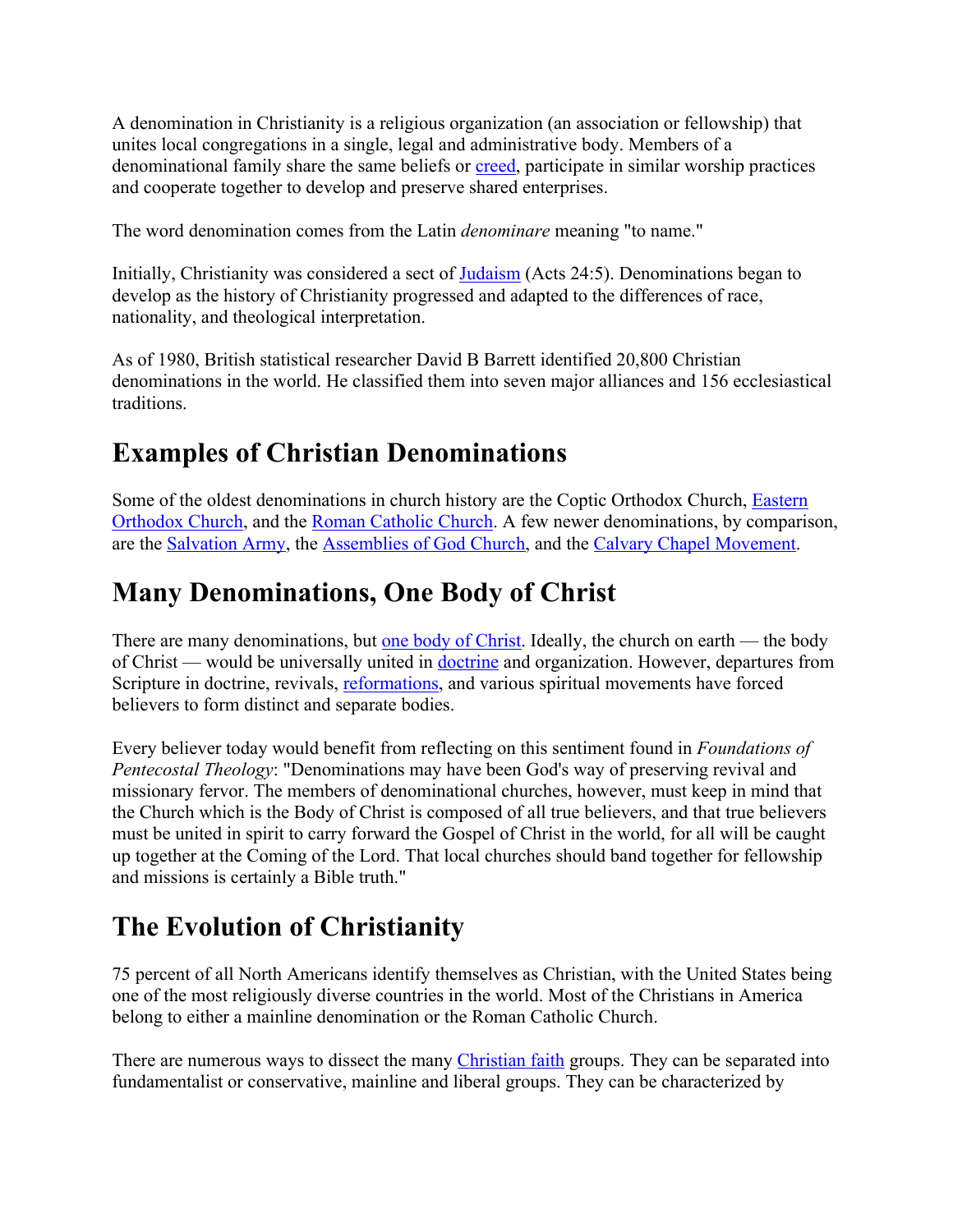theological belief systems such as Calvinism and Arminianism. And lastly, Christians can be categorized into a vast number of denominations.

**Fundamentalist / Conservative / Evangelical Christian** groups can generally be characterized as believing that salvation is a free gift of God. It is received by repenting and asking for forgiveness of sin and trusting Jesus as Lord and Savior. They define Christianity as a personal and living relationship with Jesus Christ. They believe the Bible is God's inspired Word and is the basis of all truth. Most conservative Christians believe that hell is a real place that awaits anyone who does not repent of their sins and trust Jesus as Lord.

**Mainline Christian** groups are more accepting of other beliefs and faiths. They usually define a Christian as anyone who follows the teachings of and about Jesus Christ. Most mainline Christians will consider the contributions of non-Christian religions and give value or merit to their teaching. For the most part, mainline Christians believe that salvation comes through faith in Jesus, however, they vary widely in their emphasis on good works and the effect of these good works on determining their eternal destination.

**Liberal Christian** groups agree with most mainline Christians and are even more accepting of other beliefs and faiths. Religious liberals generally interpret hell symbolically, not as an actual place. They reject the concept of a loving God who would create a place of eternal torment for unredeemed humans. Some liberal theologians have abandoned or completely reinterpreted most of the traditional Christian beliefs.

For a **general definition**, and to establish common ground, we will maintain that most members of Christian groups will agree on the following things:

- Christians follow the teachings of Jesus Christ, the Jewish Messiah, who was born in Bethlehem and executed by Roman crucifixion (death on a cross).
- Most Christians regard Jesus as the Son of God, and that He *is* God, the second person of the Trinity.
- Most Christians believe the Trinity consists of the Father, Son and Holy Spirit three separate persons, all eternal, all present, all powerful, all knowing. They form a single, unified deity.
- Most Christians believe that Jesus co-existed with God before the foundation of the world, that He was born to a virgin named Mary, that he was resurrected in bodily form three days after his death, and that he later ascended into heaven.

# **Brief History of the Church**

To try to understand why and how so many different denominations developed, let's take a very brief look at the history of the church.

After Jesus died, **Simon Peter**, one of Jesus' disciples, became a strong leader in the Jewish Christian movement. Later, James, most likely Jesus' brother, took over leadership. These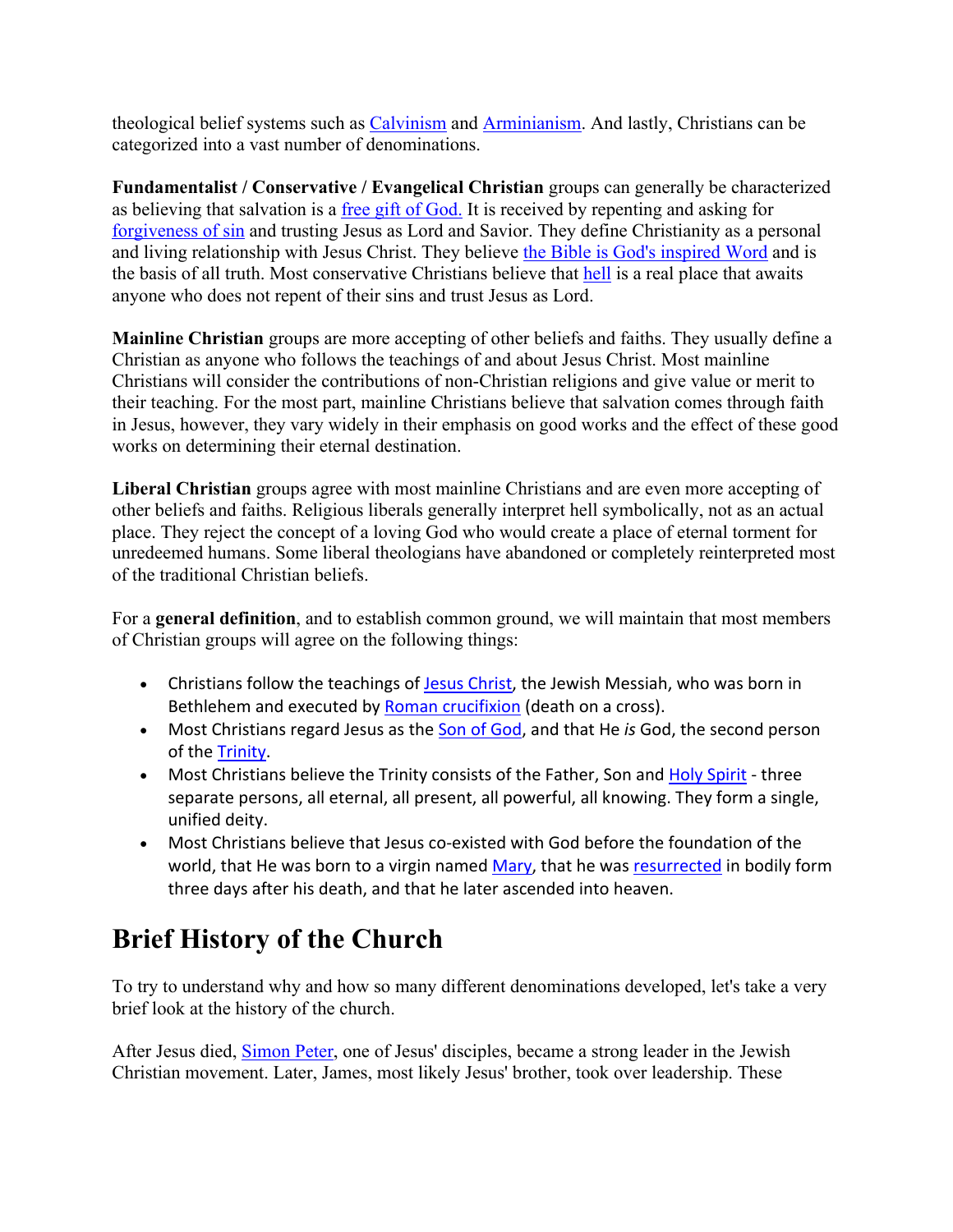followers of Christ viewed themselves as a reform movement within Judaism yet they continued to follow many of the Jewish laws.

At this time, Saul, originally one of the strongest persecutors of the early Jewish Christians, had a blinding vision of Jesus Christ on the road to Damascus and became a Christian. Adopting the name Paul, he became the greatest evangelist of the early Christian church. Paul's ministry, also called Pauline Christianity, was directed mainly to Gentiles rather than Jews. In subtle ways, the early church was already becoming divided.

Another belief system at this time was Gnostic Christianity, which believed they had received a "higher knowledge" and taught that Jesus was a spirit being, sent by God to impart knowledge to humans so that they could escape the miseries of life on earth.

In addition to Gnostic, Jewish, and Pauline Christianity, there were already many other versions of Christianity being taught. After the fall of Jerusalem in 70 AD, the Jewish Christian movement was scattered. Pauline and Gnostic Christianity were left as the dominant groups.

The Roman Empire recognized Pauline Christianity as a valid religion in 313 AD. Later in that century, it became the official religion of the Empire, and during the following 1,000 years, Catholics were the only people recognized as Christians.

In 1054 AD, a formal split occurred between the Roman Catholic and Eastern Orthodox churches. This division remains in effect today. The 1054 split, also known as the Great East-West Schism marks an important date in the history of all Christian denominations because it designates the very first major division in Christianity and the beginning of "denominations." For more about the East-West division, visit Eastern Orthodox History.

The next major division occurred in the 16th century with the Protestant Reformation. The Reformation was ignited in 1517 when Martin Luther posted his 95 Theses, but the Protestant movement did not officially begin until 1529. It was during this year that the "Protestation" was published by German princes who wanted the freedom to choose the faith of their territory. They called for an individual interpretation of Scripture and religious freedom.

The Reformation marked the beginning of denominationalism as we see it today. Those who remained faithful to Roman Catholicism believed that the central regulation of doctrine by church leaders was necessary to prevent confusion and division within the church and corruption of its beliefs. On the contrary, those who broke away from the church believed this central control was what led to the corruption of the true faith.

Protestants insisted that believers be allowed to read the Word of God for themselves. Up until this time the Bible was only made available in Latin.

This look back at history is possibly the best way to make sense of the incredible volume and variety of Christian denominations today.

### **Resources and Further Reading**